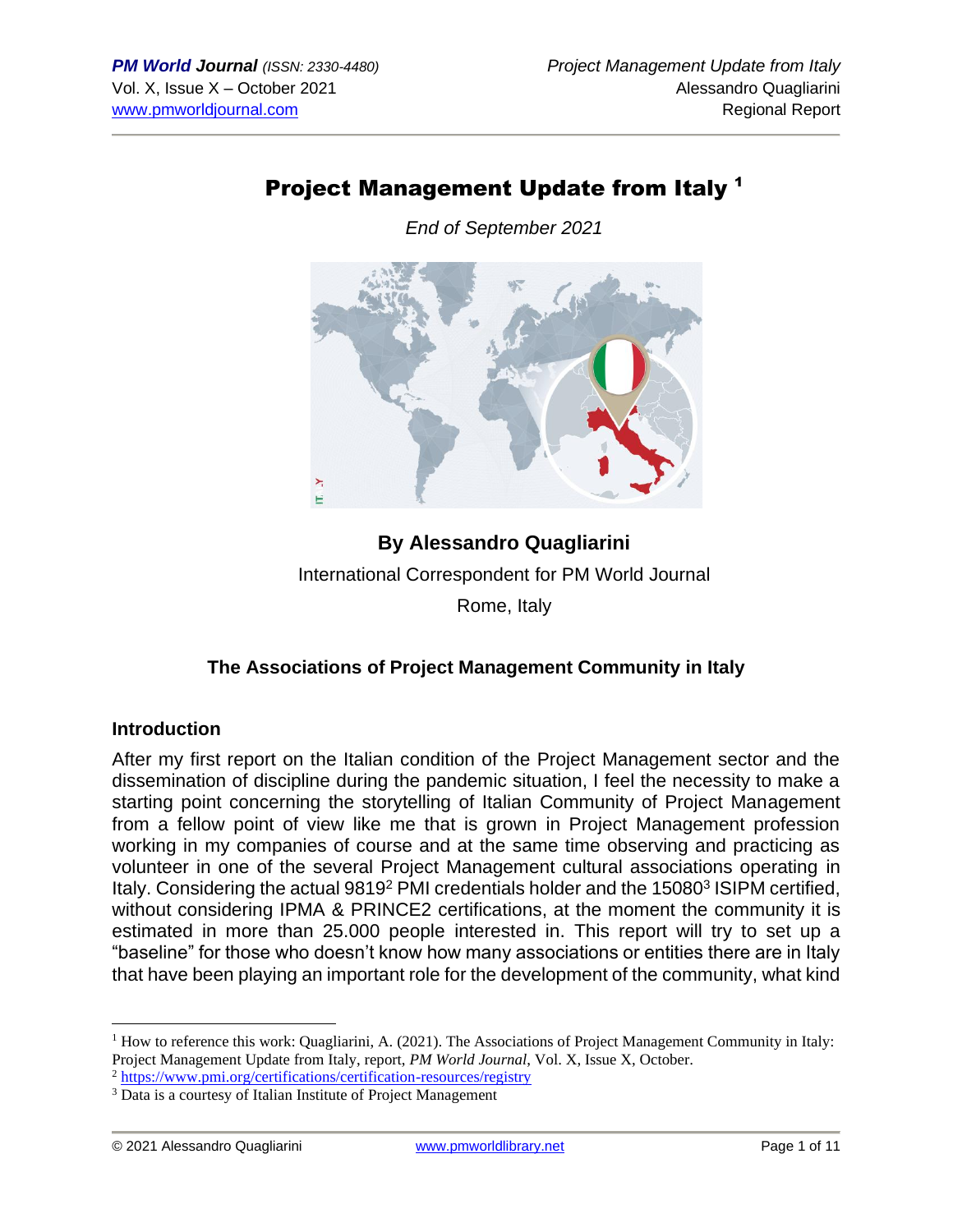of opportunity they give, how they are, or better could be synergic in a Project Management Culture's Proposal.

#### **The Project Management entities operating in Italy**

Italy is a relatively young nation since its unification process which started in 1861 and we can say it is a still ongoing process in many aspects between the twenty regions composing the country, so It's the same for all the Project Management Associations that operate in each region. Currently, after more than twenty year from the birth of the first Project Management fellowship there are many organizations contenders the leadership of the discipline dissemination. Thus, in a market point of view, has a positive effect of the even better quality of proposal, on the other hand, there is the risk of a community fragmentation. In the following, I will try to briefly resume their history and the principal opportunity they made available for the entire community.

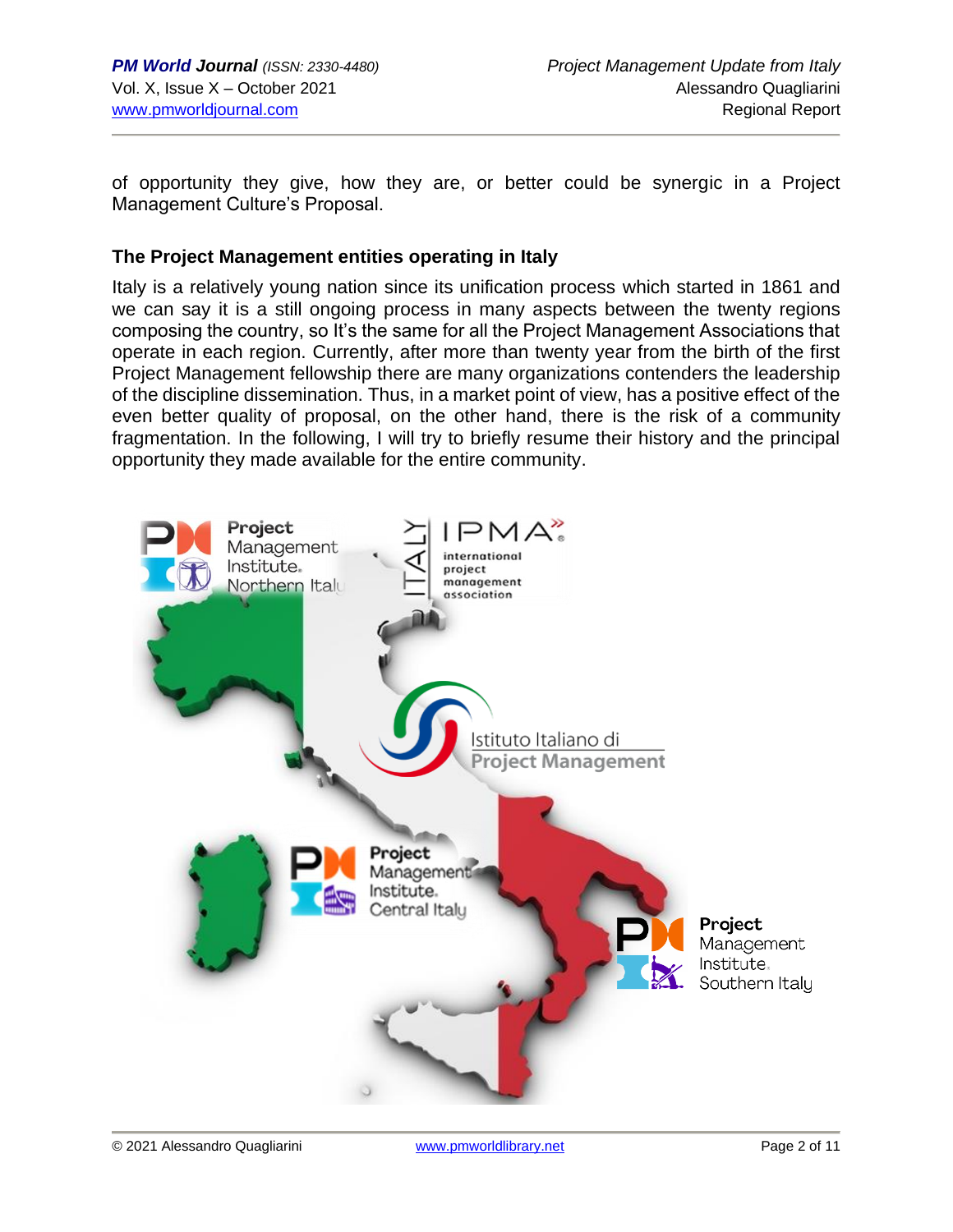

### **The Project Management Institute: Northern Italy's Chapter (PMI-NIC)<sup>4</sup>**

The oldest one of the three Italy Chapter was founded in 1996 by a group of "pioneers" with the mission of promoting the project management culture in Italy, actually it counts approximately 120 volunteers in various roles who actively contribute to sharing knowledge among peers and help developing the next generation of project managers.

It was grown and developed throughout five different presidents until 2019 with the new one President Giusi Meloni<sup>5</sup> that have revised the Chapter By-Laws and created a new organizational structure.

To better serve and develop and maintain direct contact with members and volunteers, the Chapter during its lifetime has progressively founded seven territorial Branches covering all north of Italy (Lombardy, Veneto, Friuli Venezia Giulia, Trentino Alto Adige/Sud Tirol, Piedmont/Val D'Aosta, Liguria, Emilia Romagna) now which promote the association with local events and dedicated initiatives. Each Branch reinforces the regional traditions and peculiarities to guarantee a constant and qualified response to the local needs and specific interests.

Every year Branches organize the majority of the Chapter events and propose different formats to engage people and attract new members and volunteers.

In 2008, PMI-NIC founded also other Branches as Tuscany and Umbria that moved into PMI- Central Italy during 2017.

In fact, during 2016 PMI-NIC promoted the establishment of a strategic agreement between the 3 Italian Chapters (Northern Italy Chapter, Central Italy Chapter and Southern Italy Chapter) to cooperate at national level and guarantee the PMI presence all over the territory. The Federation of PMI Italy Chapters was then born.

At the moment, PMI-NIC offers many resources to get in touch with them:

• A pranzo con il NIC: "At lunch with NIC" is a series of short webinars (30 min) held at lunch time and focusing on the latest trends in project management. Launched and held frequently during the Covid-19 lockdown, the "lunches" will continue as a stable initiative

<sup>4</sup> https://www.pmi.org/chapters/northern-italy

<sup>5</sup> https://it.linkedin.com/in/giusi-meloni-pmp-csm-8795908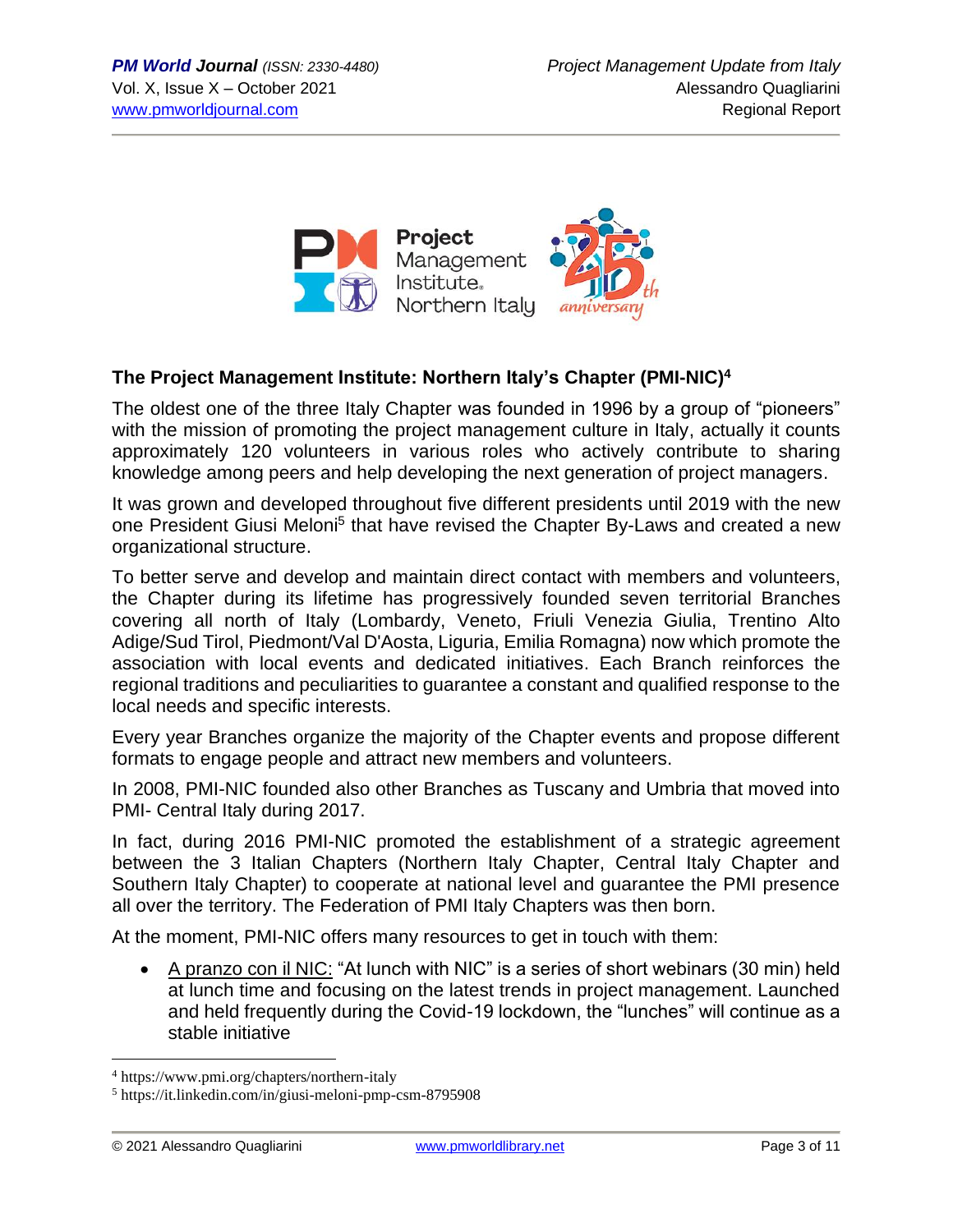- Aperitivi: These convivial pre-dinner meetings are a long standing tradition for all PMI-NIC Branches. They are usually held in special locations, have a guest speaker and ample networking time. In answer to the Covid-19 emergency, we recently launched the first virtual "AperiNIC". Check our event calendar to join!
- Corporate Ambassador Program (CAP), a European Chapter Collaboration (ECC) initiative aimed to engage multi-national corporations in joint events and research on the application of project management.
- Light-Up: A joint event of the Central European Chapters (Austria, Croatia and Slovenia Chapters with the North-Eastern Branch of the PMI-NIC) which brings together people and ideas across the borders.
- "Project Management On The Go" podcasts are short interviews in Italian or English on trendy topics in Project Management. You can find them on our Youtube Channel, Spotify, Apple Podcast or Google Podcast, and listen to them comfortably from a smartphone or any portable device.
- ProgEtica: PMI-NIC has a long history of research on the value of ethics in Project Management. The "ProjectEthics" Program and the "E-Mentors" (volunteers whom members can contact if they have questions about ethics)) aim to disseminate PMI Ethics toolkit and advocate professionalism in project management.
- Progettando: One of the oldest and most successful Chapter event format, Progettando is aligned with the principle of the project economy and it aims to present project management best practices applied in unconventional sectors.
- PMI@Schools: After developing and donating to the PMIEF the "Projects From the Future: Kit for Primary School", PMI-NIC continued to spread project management best practices at primary school with "Progetti in Erba" (Projects in Bloom). Now the goal is to find innovative ways to engage schools and children.
- The "Project Management Notebook" is a collection of short and informal articles written by members who want to share their experience about project management from different perspectives. Articles are collected and published periodically on website and on LinkedIn Group.
- Volunteering Empowering Program is a program specifically designed to engage and inspire our volunteers and it includes both in-person study groups and virtual group work to explore the most relevant topics for successful volunteering experience.

In the early 2021 PMI-NIC announced this year that the Chapter will celebrate its 25th anniversary. They say on theyr website: "Stay tuned in the PMI-NIC website, it will be fun!"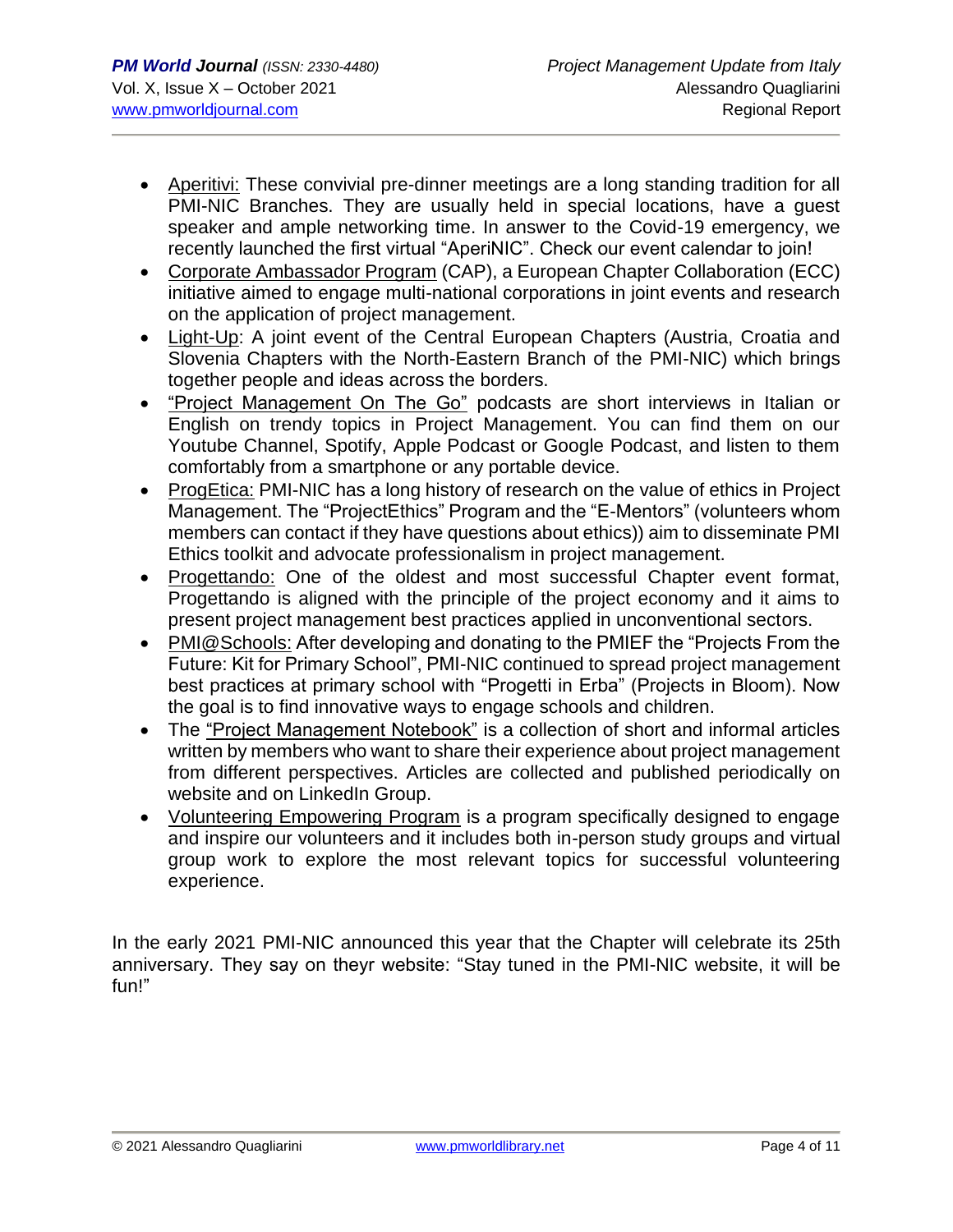







# **The Project Management Institute: Central Italy's Chapter (PMI-Central Italy) 6**

Born as "Rome Italy Chapter" in 1996, it was grown consistently between 2006 and 2011 during which the chapter doubled its members (from about 400 to approximately 800). In the following period there was a consolidation until in 2016 the chapter changed name into PMI-Central Italy involving progressively several regions of Italy as Lazio, Umbria, Tuscany, Abruzzo, Marche and Sardinia. Actually, the president in good standing is Anna Maria Felici<sup>7</sup> who has already been part of the chapter steering committee. PMI-Central Italy count now more than 1600 members and offer more than 50 webinars and events as, training and Professional Meeting (full day event), afternoons at Universities, seminars on Project Management Tools, seminars at companies, Project Management evenings, and the Chapter newsletter: "Corriere del PM" (PM Messenger) is a quarterly electronic magazine: "Il Corriere del PM": twenty-four pages in Italian, full of news on the PM community, together with the advancement of Project Manager profession and Project Management awareness in Italy.

PMI Central Italy Chapter arranges a lot of free Webinars in Italian and English, covering the latest trends in Project Management. Presented by experts in their fields, the webinars can be consulted "on demand" in the reserved area of the PMI ® or PMI Central Italy Chapter website. And from 2021 the chapter launched several new initiatives to get in touch and develop its members, as:

- "CIC to CIC" Virtual Welcome for New Members
- Il PMI® per le PMI (dedicated to small and medium-sized enterprises)
- "La strada verso il Project Management": a course to learn PM base concept
- "Dialoghi sugli standard di Project Management" (Dialogs on Project Management Standard)
- "Start-up: viaggio verso una destinazione sconosciuta" (dedicate to start-up)
- Il Project Management secondo noi (Project Management according to us).

<sup>6</sup> <https://www.pmi-centralitaly.org/>

<sup>7</sup> <https://it.linkedin.com/in/anna-maria-felici-pmp>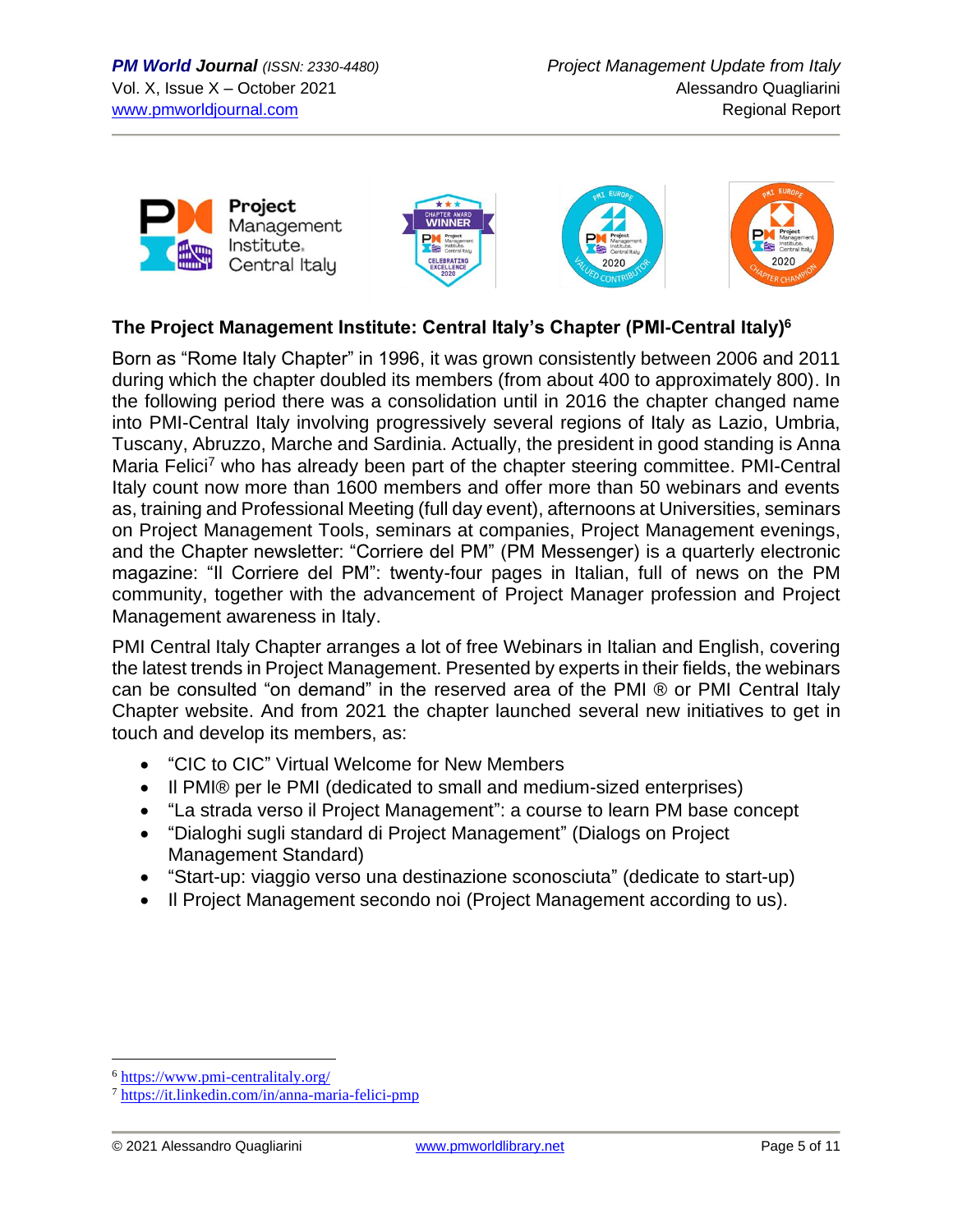



# **The Project Management Institute: Southern Italy's Chapter (PMI-SIC)<sup>8</sup>**

The Chapter PMI-SIC is the South Italy location of the PMI operating in Campania, Molise, Puglia Basilicata & Sicily, a community of people (professionals, entrepreneurs, teachers, students, etc.) interested in the discipline, professionalism and values of Project Management, founded in 2004 and registered as a non-profit association according to Italian law, which has about 400 members (updated in July 2021). The Chapter was born in Naples during summer of 2004 after some meetings and events organized by PMI-NIC the year before. In the following years, it grows in collaborations, activities and organizations. In 2008 the Chapter set out its Research Commission and next year is was establish a first group in Puglia that became its first branch. In 2010, the Research Commission of the PMI-SIC starts the SIC Journal, an experimental editorial initiative to deepen scientific topics and research on Project Management, which will see the publication of some single issues. Until 2015, the Chapter established cooperation with several institution as Universities and Industries Associations and improved in collaboration with other Italy chapters. As of 2015 it started with a series of events called "Contamination Event Program" for expanding toward other south Italian region and the next year the three Italian Chapters of the PMI sign a strategic agreement that establishes the birth of the federation of the Italian Chapters of the PMI (PMI Italy Chapters). In the aftermath of "Italian Chapter Unification", PMI-SIC won several PMI international awards establishing progressively new branch in each southern region of Italy. The PMI-SIC current President in Office is Paola Mosca<sup>9</sup>, she was one of the founding members of the PMI Southern Italy Chapter and over the years participated actively in the Chapter as a member of the Board.

Among the main activities that PMI-SIC established there are:

- SIC Academy: launched and presented in October 2016 on the occasion of the second edition of the PMI Academic Workshop, is a meeting, discussion and discussion place where experts from the world of the University, of research, industry and culture share knowledge, individual and collective experiences in order to make it "common knowledge" useful for the growth of the PMI community SIC and Project Management;
- Project Management Skills for life: It is the initiative carried out by the PMI-SIC in collaboration with the Regional School Office (USR) of Campania, which provides

<sup>8</sup> <https://www.pmi-sic.org/>

<sup>9</sup> <https://it.linkedin.com/in/paola-mosca-b7711bb>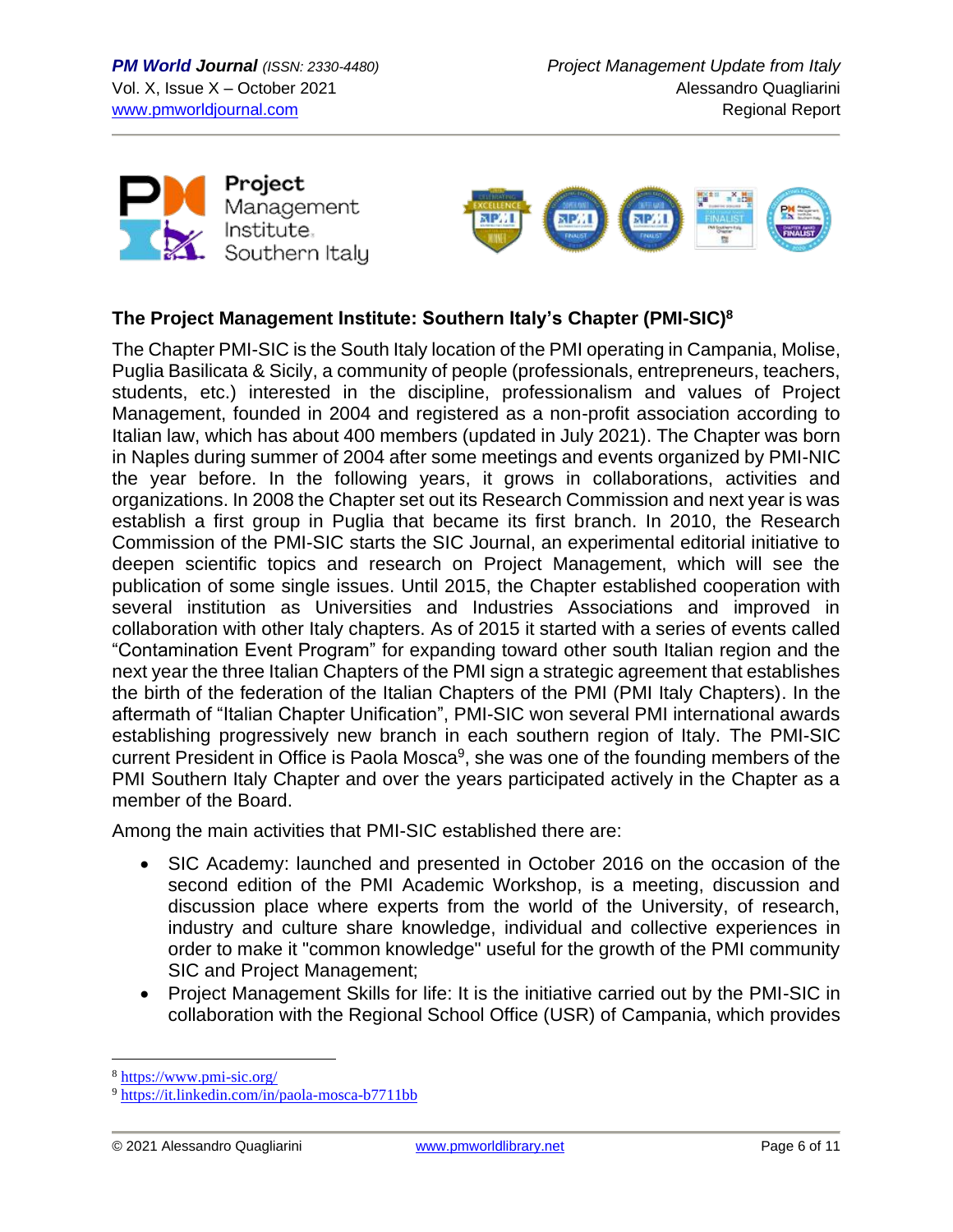for the provision of seminars on Project Management in secondary schools in order to disseminate this discipline and help young people, through its competences, to pursue the objectives of life.

- Project Management Olympic Games: created with the collaboration of several public and private partners, initiated by the Branch Puglia at the schools in Puglia and then extended to schools in Campania, which includes training sessions on Project Management for teachers and students, with application of the concepts explained to design works and a competition to reward the best group work, Project Manager and speaker.
- Euro PM: It is an initiative led by the Federation of Italian SME Chapters (PMI Italy Chapters in collaboration with other European Chapters - Enterprise Europe Network, with the aim of extending Project Management best practices within European projects (those financed by the European Union).



# **The International Project Management Association (IPMA ITALY)<sup>10</sup>**

IPMA Italy was born from the evolution of the Project Management Section of ANIMP (National Association of Industrial Plant Engineering), located in Milano, which is for Italy the Member Association of IPMA® (International Project Management Association). Since 2000 ANIMP has the exclusive national for the professional certification of Project Managers according to the IPMA methodology and mandated the representation to IPMA Italy. IPMA Italy, whose President in Office is Max Panaro<sup>11</sup>, wants to be the reference point for companies, public administration, non-profit and non-governmental organizations, for all aspects related to project management and efficiency development, disseminating the Standards (ICB® 3.0 IPMA Competence Baseline) and the Best Practices of Project Management to be applied to the realities of national organizations. Moreover, IPMA Italy is focused on:

- ensure Professional Certification in Project Management according to the International Standards IPMA® exclusively in the national territory. IPMA® has developed an International Certification System based on 4 professional levels
- collaborating with Associations, Universities, Business Schools, Training Bodies for the organization of courses and specific seminars on Project Management.

 $10$  [https://ipma.it/ipma\\_/](https://ipma.it/ipma_/)

<sup>11</sup> <https://it.linkedin.com/in/maxpanaro>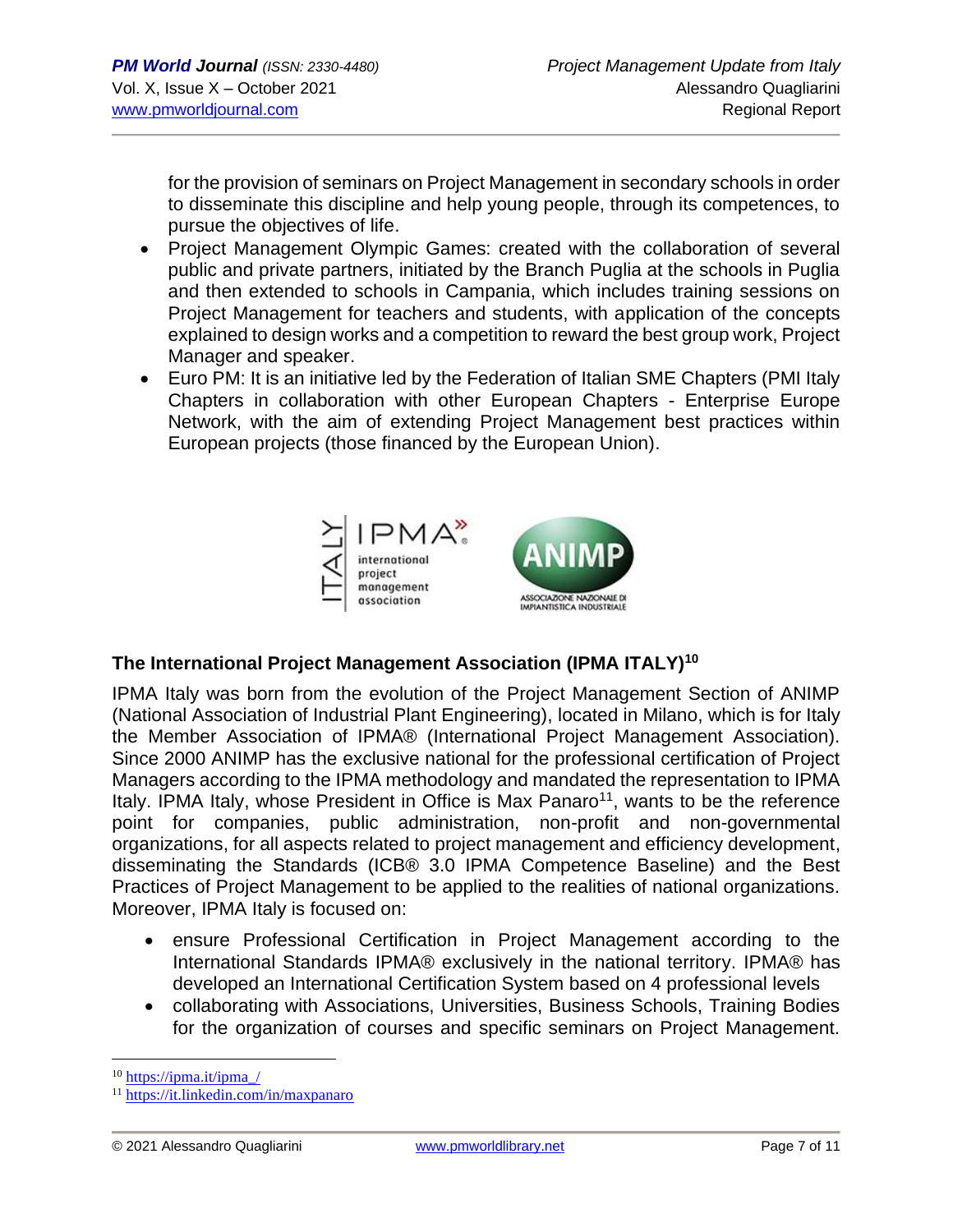Numerous collaborations are underway, including MIP, Politecnico di Milano, LIUC di Castellanza, LUISS Business School, SDA Bocconi

- promote initiatives of study, research and information in the field of Project Management, organizing conferences, seminars and publications in specialized magazines
- supporting the Young Crew IPMA. The Young Crew is a key programme for developing the potential of the younger generation of Project Managers. Actually, in addition to Milano there are also a Turin young crew.

One of the last event formats that IPMA Italy launched is called S&LFIE (Sharing & Learning From IPMA Event) that are convivial pre-dinner meetings focused on Project Management matters

The most recently initiative (July 2021) is "The Project Management Championship" that is an international 3 stage competition supported by IPMA and organized by National IPMA Member Associations with their Young Crews composed as following:

1° STAGE: Qualification Round: Each team, composed by 3/4 people, is allowed to take the Qualification Test;

2° STAGE: National Final in collaboration with BTO Research: The winning teams of the Qualification Round will participate to the National Final, that will be in collaboration with BTO Research

3° STAGE: International Final: The winning team will be invited to participate to the International Final of Project Management Championship, that will be online, from September 10 to September 12, 2021

PM Championship objectives are to enhance student involvement in the field of project management, to rise the interest in professional project management at a national and international level, as well as to advance the dialogue, the knowledge sharing and knowhow between research and the business world.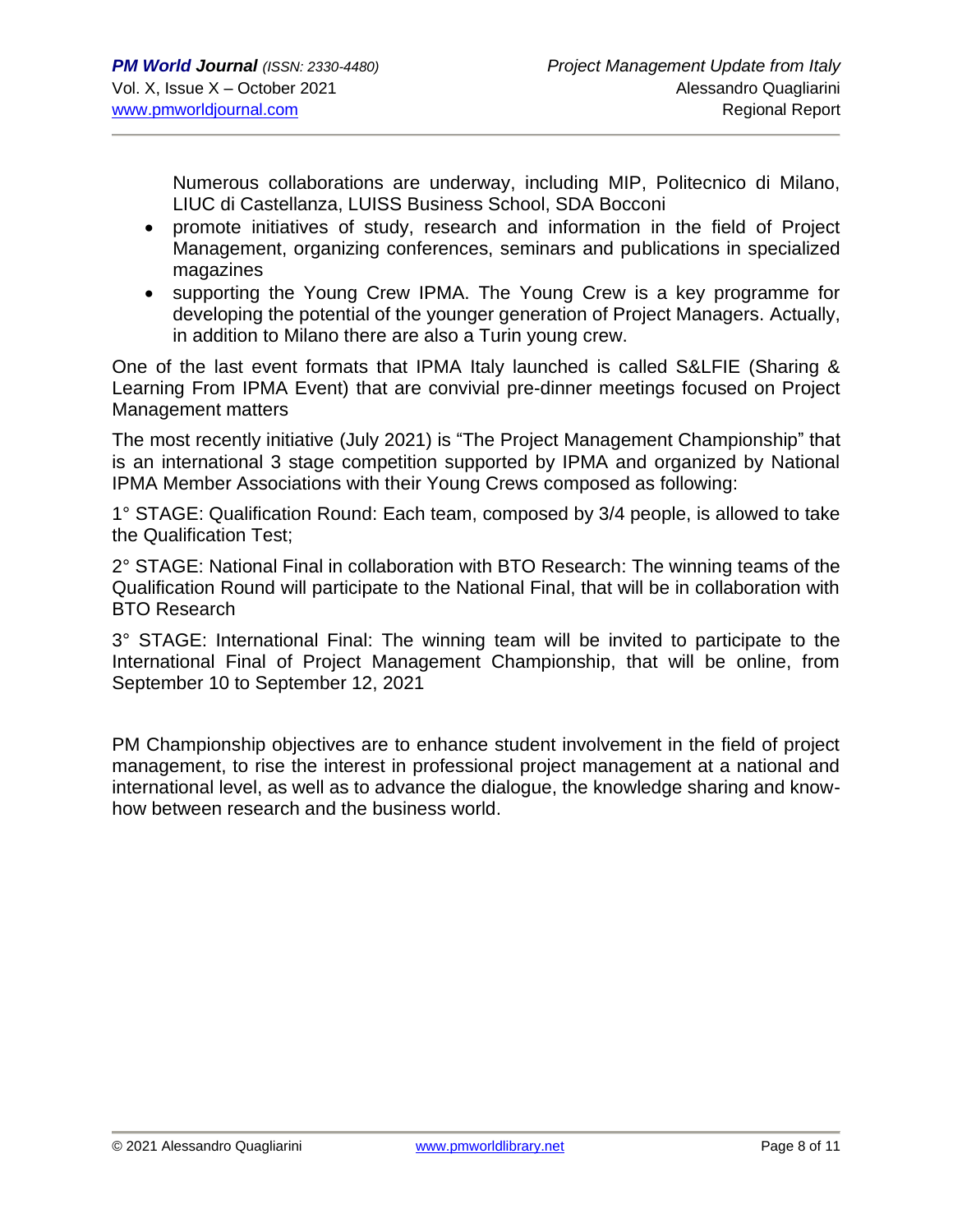

# **The Italian Institute of Project Management (ISIPM)<sup>12</sup>**

The Institute was born in October 2005 from the initiative of a group of Italian experts of Project Management with the aim of spreading the culture of project management in the various fields of application and with a particular attention to Public Administration and new approaches "Agile". The President in Office is Enrico Mastrofini<sup>13</sup> (one of the founder members) and the Board of Directors of the Institute employs experts from different sectors: consultancy, large Italian and multinational companies, universities, public administration. ISIPM promotes the growth and development of the culture of project management among all stakeholders in the sector in their different roles: customers, project managers, suppliers, sponsors, consultants, etc. through methods and processes based on the application of the best knowledge today acquired at international and national level, as well as on new agile and lean methodologies. Particular attention is paid to the contribution that Project Management can make to the introduction of innovations, also in the field of digitization , and to the creation of value in the public sector, as well as on the contribution to the responsibility of the role of the project manager towards project stakeholders and towards society in the broadest sense (social responsibility), in order to ensure - from the perspective of Project Portfolio Management - the achievement of the sustainable development objectives set out in the 2030 Agenda to which 193 United Nations countries, including Italy, have subscribed.

The main activities and services for members are:

- Certification of knowledge and skills in project management, both at the basic level (ISIPM Base®) and at the advanced level (ISIPM-Av®).
- Certification of the areas of knowledge of euro-design and project management, in the achievement of qualification ISIPM eu-Maps®.
- Qualification Assessor ISIPM-Prado®, which attests the possession of knowledge, skills and skills of a candidate assessor with regard to the ISIPM-Prado® model and its implementation methodology.
- Certification of the Maturity of Project Management for Organizations, which recognises and attests formally the level of maturity of an organization in project management through the application of the model ISIPM-Prado®.

<sup>&</sup>lt;sup>12</sup> [https://isipm.org](https://isipm.org/)

<sup>13</sup> <https://it.linkedin.com/in/enrico-mastrofini-382950a>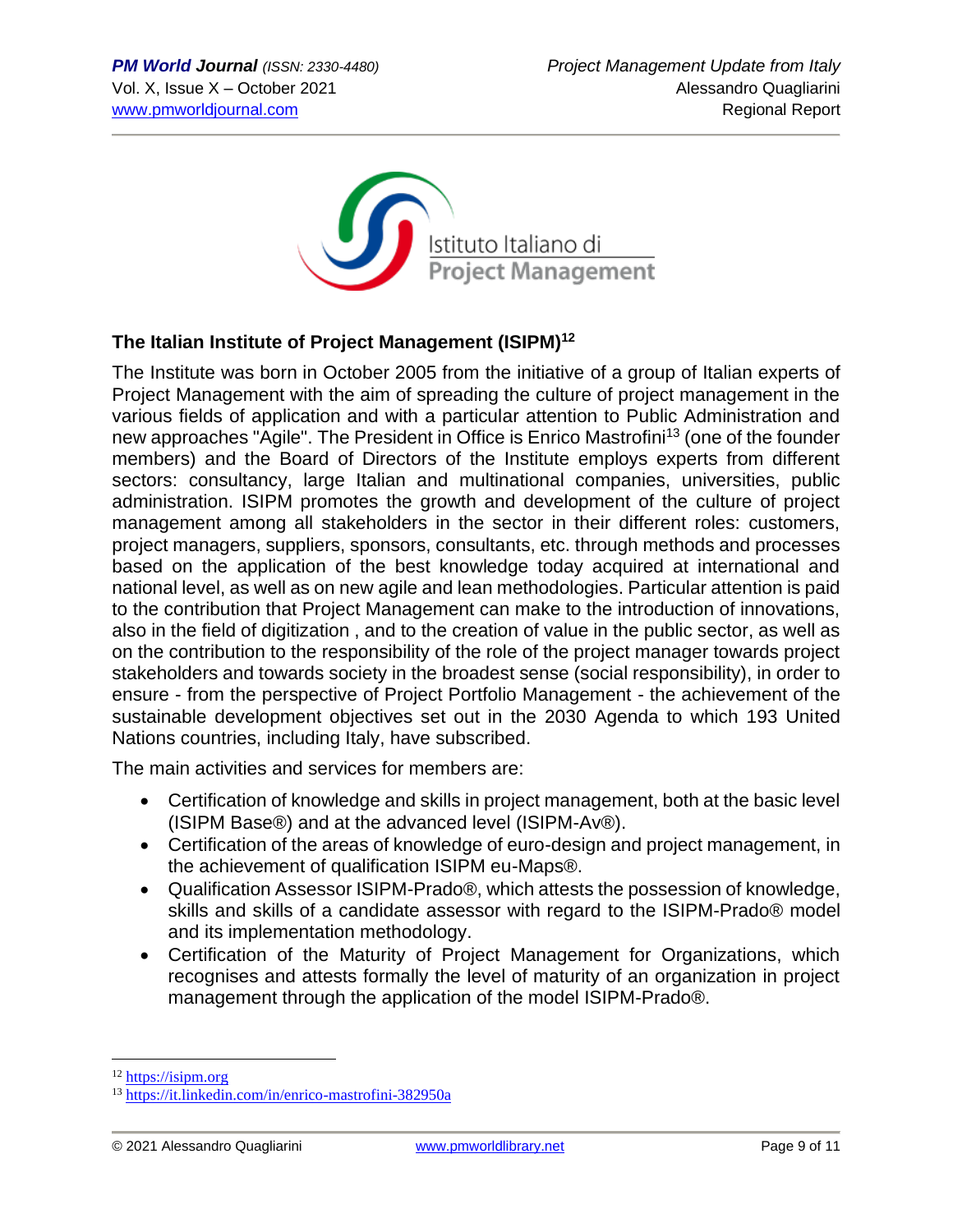• Seminars and cultural updating webinars on project management issues; participation in these events allows members to acquire the credits needed to maintain the registration to the Professional Registers (AICQ-SICEV, CEPAS and others) professional lists and valid as PDU for the maintenance of certifications.

ISIPM is a cultural association and does not provide training on its own but offers its members conventions and discounts to access training initiatives and to achieve the certifications offered by the accredited Odcs, maintaining an independent and independent role and, therefore, without entering into privileged agreements with anyone in particular. ISIPM is also a PMI Registered Education Providers.

Since 2010, ISIPM tried to contribute in learning within schools of key competences and good practices of active citizenship and entrepreneurship through the dissemination of the discipline of Project Management creating opportunities of the alternation school-job. Moreover, since 2016 ISPM give the opportunity of a Project Management School Competition in which Professors and Students can submit theirs best school projects and the winners receive awards and the opportunity to presenting results at the annual PMEXPO event. ISIPM announced PMEXPO 2021 scheduled on next October the 22<sup>th</sup> (www.pmexpo.it).

### **Conclusion**

As shown above, associations, chapters, branches and so on, during last twenty years played a huge and fundamental role for the development of the Project Management Community in Italy. At the same time, despite of the great effort of all that entities I briefly described in this report, no one of them still grab the attention of the entire people of project management. Many passionate researchers, free-lance professionals, practitioner, bloggers, students that are not yet joined one of the several Project Management Associations, demonstrate that discipline goes beyond a single scheme or credential that have anyway its importance within the community. For instance, if we count the PMWJ Italian readers<sup>14</sup>, we can see that summarized more than 8.000 since last year started, so that we can suppose that are a lot of people that have interest in Project Management matters that may not yet belong as a member to no one of the entities reported in this article. In that sense, I think each Italian Project Management entity still have many things to do to stimulate the dialog among them to find a way to work together for increasing and inspiring the community to became stronger in disseminating the discipline specially towards the Italian institutions.

<sup>14</sup> https://s11.flagcounter.com/countries/kGwP/